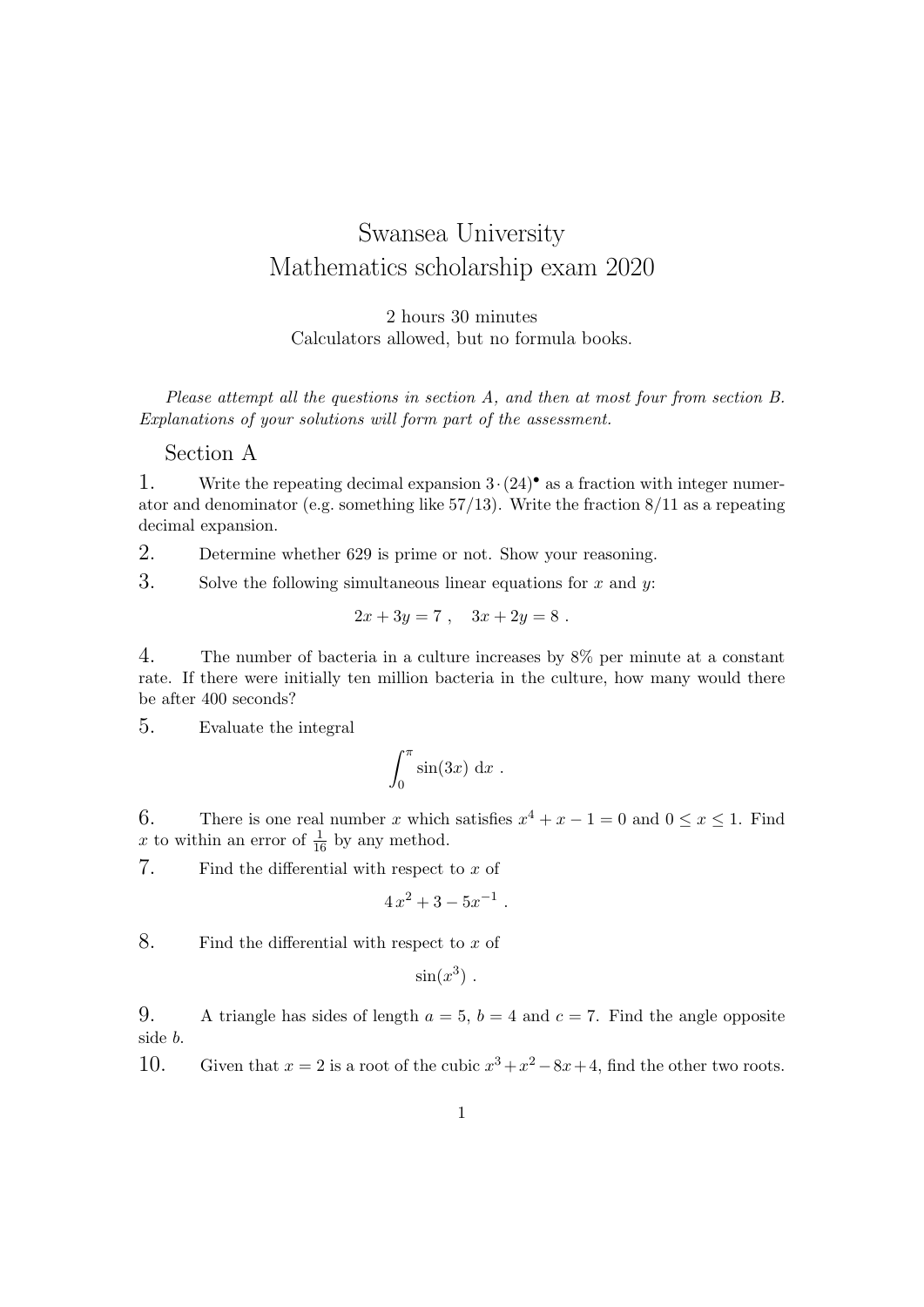## Section B

1. The prime numbers 3, 5, 7 form a triple separated by 2 each time, i.e. are of the form  $p, p+2, p+4$ . Explain why it is impossible to find another triple of primes of the form  $p, p + 2, p + 4.$ 

2. A cuboidal cardboard box, with all sides rectangles, has edges of length  $x, 2x$  and y.

(a) Given that all 6 sides of the box are made of cardboard, what is the area of cardboard in terms of x and  $y$ ?

(b) What is the volume of the box in terms of x and  $y$ ?

(c) If the volume of the box is fixed as  $1m<sup>3</sup>$ , find an expression for y in terms of x.

(d) A box manufacturer wishes to make a box of the sides described, of volume  $1m<sup>3</sup>$ , using the minimal amount of cardboard. What are the dimensions of the box which minimise the amount of cardboard?

3. In a shooting attraction at a fairground, participants have to shoot the centre of a target which is moving up and down in a straight line.

The gun is held at a fixed height h metres above the ground where  $h > 1$ . The angle between the gun and the horizontal can be freely varied. The target starts mid way between its highest and lowest positions and if t denotes the time elapsed since the target started moving, its height above the ground in metres is given by  $h + \sin(t)$ . The horizontal distance between the gun and the target is 10m. The gun fires bullets, of unit mass, with a speed  $u$  m/s.

Given that the gun is fired when the target is at its highest possible position, show that if  $\alpha$  is the angle of the gun to the horizontal then the bullet will hit the target if  $\alpha$ satisfies,

$$
-50g - u^2 \cos\left(\frac{10}{u}\sec(\alpha)\right) + 10u^2 \tan(\alpha) - 50g \tan^2(\alpha) = 0,
$$

where g denotes the acceleration due to gravity.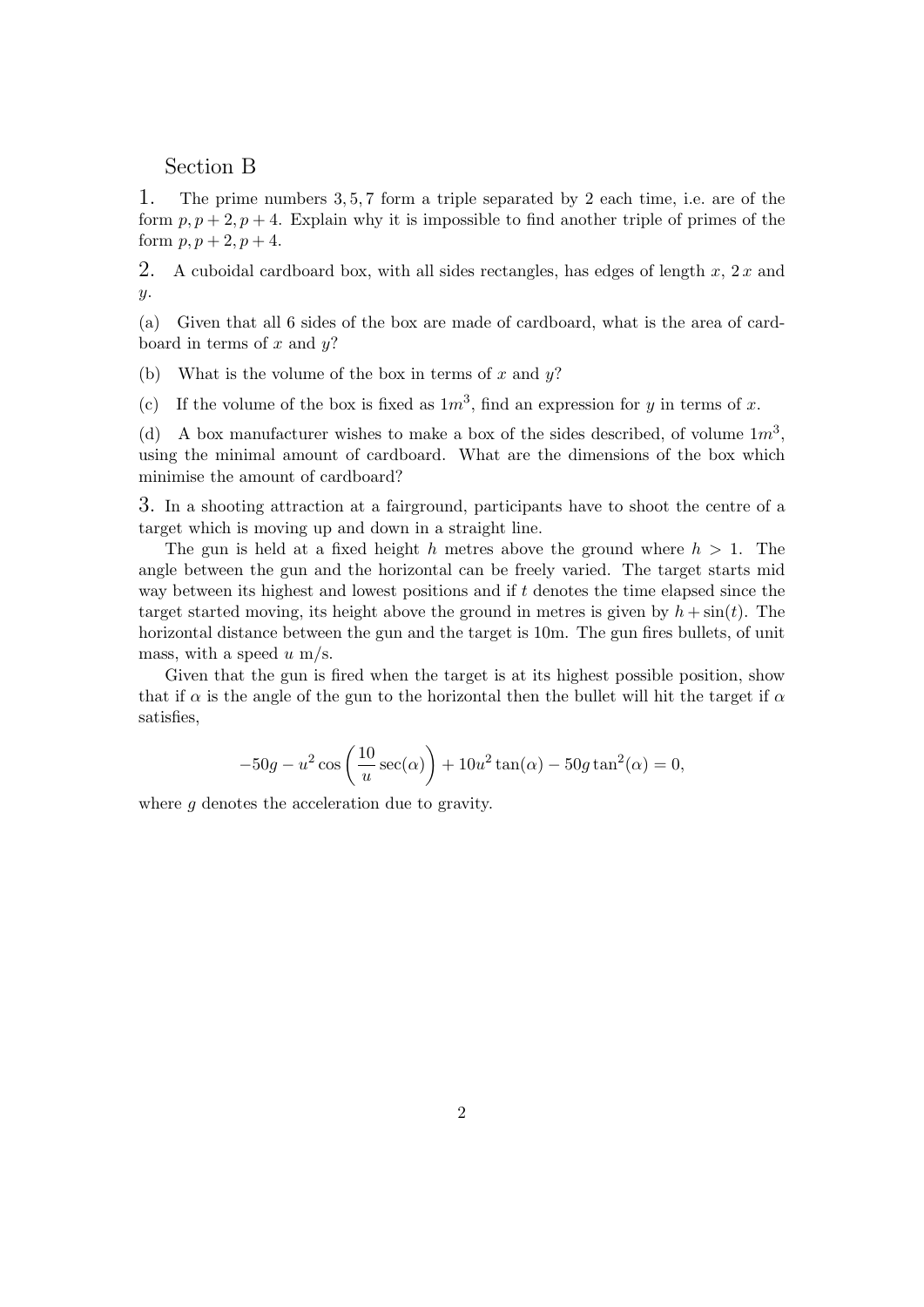4. The sides of a right angled triangle obey the equation  $a^2 + b^2 = c^2$ , where c is the hypotenuse. Show that there are infinitely many such right angled triangles where the sides are all integers, and where  $c = a + 2$ . Can you give a formula covering all these cases?

5. Suppose that the unit vectors i and j are horizontal and that the unit vector  $k$ points vertically up.

A particle of mass m moves so that relative to some fixed origin O its velocity at time t is given by  $v$  where,

$$
\boldsymbol{v} = \left(e^{-kt}\beta\cos\phi\right)\boldsymbol{i} + \left(\frac{1}{k}(g+k\beta\sin\phi)e^{-kt} - \frac{g}{k}\right)\boldsymbol{k}.
$$

Here  $\beta$ ,  $\phi$ , k are all fixed numbers with  $\beta$ ,  $k > 0$  and g denotes the acceleration due to gravity.

(i) Explain the physical significance of  $\beta$  and  $\phi$ .

(ii) Show that the force acting on the particle is given by,

$$
-m g \mathbf{k} - m k \mathbf{v}.
$$

(iii) Find the position of the particle at time  $t$  and describe how the particle will behave for very large  $t$ .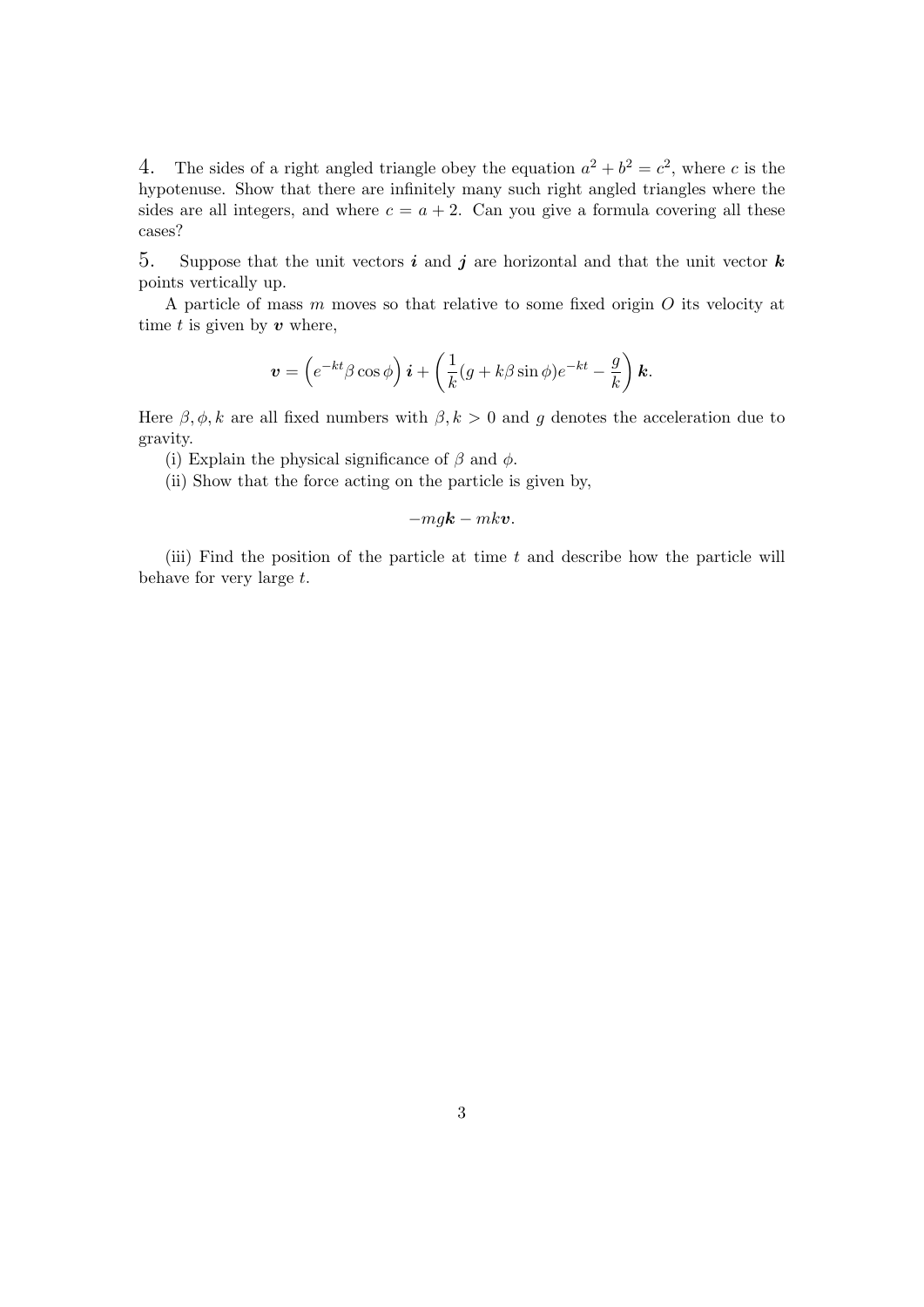6. An island is populated entirely by Knights and Knaves, where Knights always tell the truth, and Knaves always lie. On the island you meet a group of three people A, B and C. Then A and B make the following statements:

A says 'At least two of us are Knaves'.

B says 'Both A and C are Knaves'.

- a) Is A a Knight or a Knave, or is there insufficient information to tell?
- b) Is B a Knight or a Knave, or is there insufficient information to tell?

Sometime later you meet two more inhabitants X and Y.

Y says 'If I am a Knight then X is a Knave'.

c) Is X a Knight or a Knave, or is there insufficient information to tell? Give reasons for your answers.

7. On the occasion of a royal tournament, there was an entry of  $2n$  knights, where n is a positive integer.

a) The first thing they all had to do was to ride past the king in single file. How many possible orders were there for the knights to ride past in?

b) Next the heralds organised the knights into pairs for jousting. Each pair was labelled with the time at which its joust was to take place. In how many possible ways could they have done this pairing? (Note that the order within each pair does not matter.)

c) As each contest was completed, the heralds announced the result to the crowd. Given that we now know who was in each pair, how many possible results could there be from the whole days competition of  $n$  jousts (one for each pair). Note that a draw was not an acceptable outcome.

Now n of the knights (who before had all been distinguishable because they had different shields) are given identical armour and shields, so that they can no longer be told apart.

d) In how many ways could the n knights being given identical armour and shields be chosen from the  $2n$  knights?

e) Finally the king chooses n of the  $2n$  knights to go on a quest (the order of choice does not matter, only whether they are chosen or not). In how many distinguishable ways could the king do this? Remember that  $n$  of the knights cannot be told apart. [You may leave this answer as a sum, rather than looking for a single expression.]